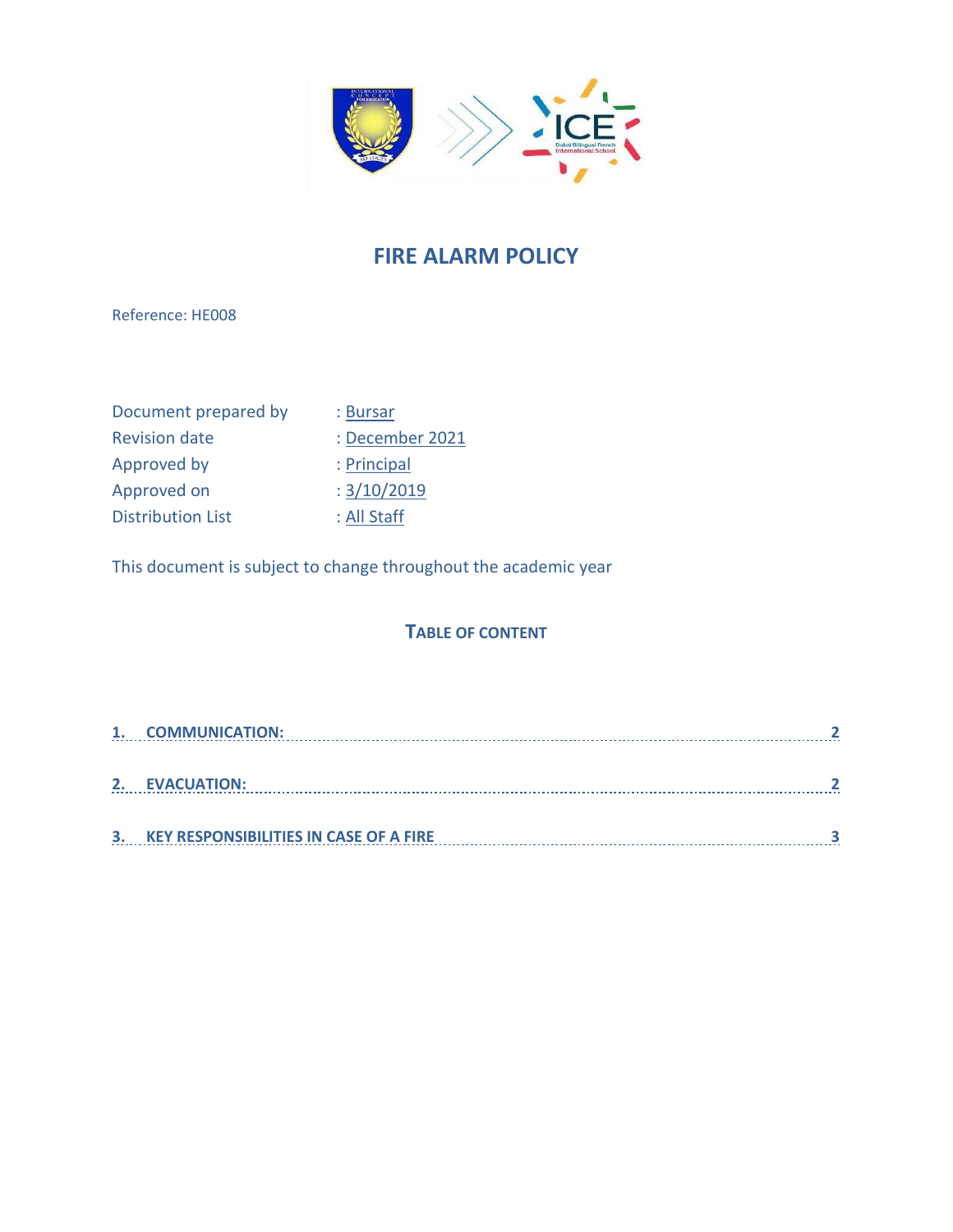

In case of fire or the urgent need to leave the building, students must be evacuated to the assembly point in front of administration building immediately. Our goal is to exit the entire school under five minutes maximum.

### <span id="page-1-0"></span>**1. COMMUNICATION:**

Whoever notices the fire if the alarm did not start automatically must send an adult or responsible student runner to the reception, so the general alarm can be sounded, and the fire brigade notified. This should occur simultaneously with the building being evacuated. Communication is as important as evacuation.

## <span id="page-1-1"></span>**2. EVACUATION:**

- The bell will ring continuously, or a staff member will raise the alarm by shouting "Fire! Fire!"
- Students should leave the classroom in an orderly manner. This means walking quietly at all times at a fast pace. Book bags are to be left in the classroom. Students who are not in their class at the time of alarm MUST join their line-up outside, so they are accounted for.
- Teachers should ensure that windows are closed and that the classroom door is closed once the students have evacuated the room.
- Students should walk quickly and quietly
- Students and teachers should exit according to the designated plan that is posted in the classroom unless that exit is unsafe. In this case, the teacher should take the students to another exit using the safest route possible.
- Teachers must accompany the class that they are teaching.
- Teachers who are not teaching classes should supervise stairways and doorways and check nearby toilets to ensure all students exit safely and no one is left behind.
- All students and teachers are to assemble in front of the Administration meeting areas according to their classes and regular practice.

Once classes are assembled outside, teachers should have their class register with them to verify that all students are present. Each teacher must then notify the attending administrator that the class has all students present (or not) through a red or green card. Green Card for all students present. Red Card for missing student(s). If color cards are not available, hand signs should be used: Thumb up for all students present and thumb down for missing student(s).